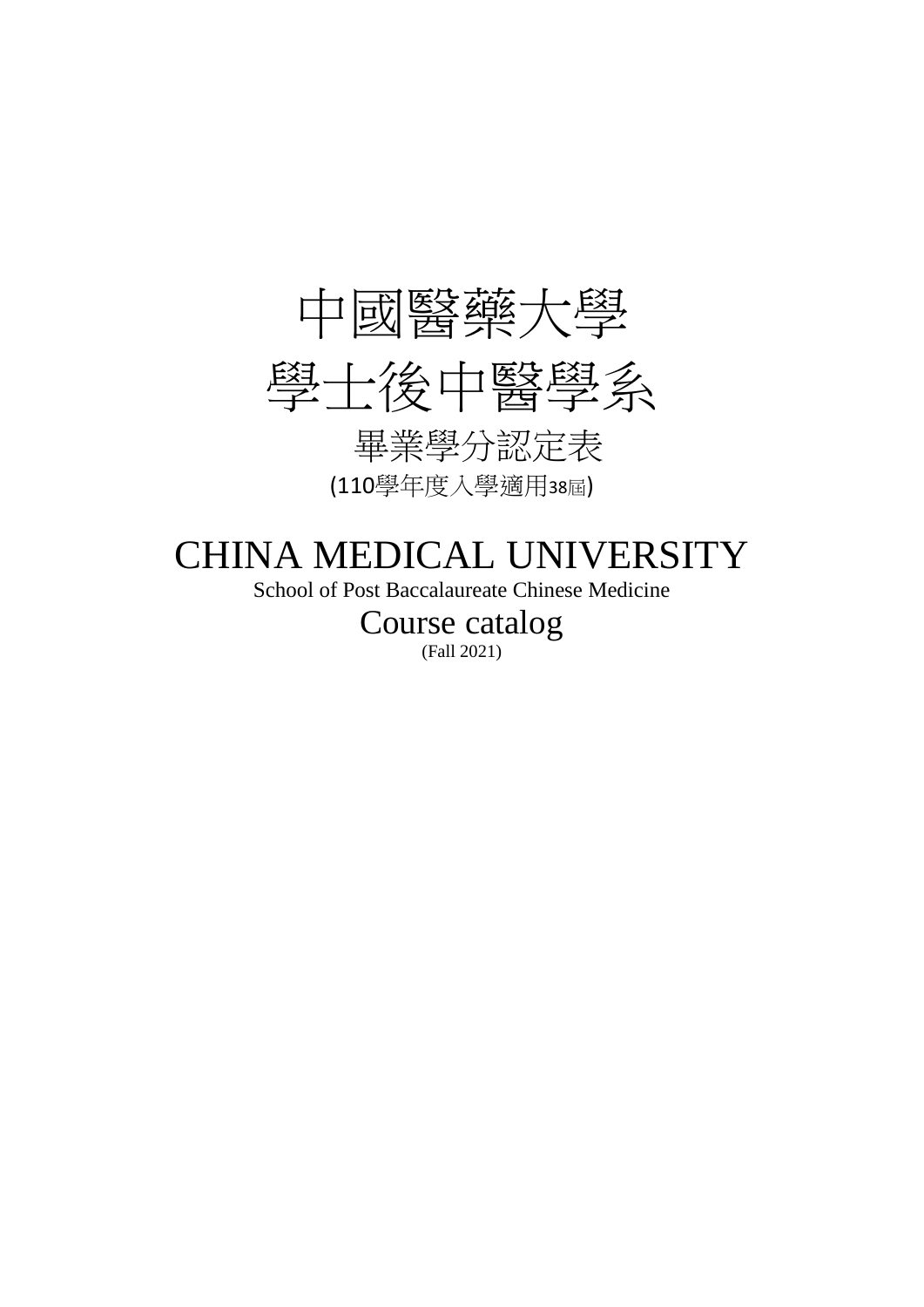## 中國醫藥大學 中醫學院 學士後中醫學系 必修 畢業學分認定表

|                               | 學分             | 第一學年                         |                                        | 第二學年                         |                                | 第三學年                                  |                                        | 第四學年 第五學年            |                      |                |
|-------------------------------|----------------|------------------------------|----------------------------------------|------------------------------|--------------------------------|---------------------------------------|----------------------------------------|----------------------|----------------------|----------------|
| 科目名稱                          |                |                              | 1 <sup>st</sup> Year                   | 2 <sup>nd</sup> Year         |                                |                                       | 3rd Year                               | 4 <sup>th</sup> Year | 5 <sup>th</sup> Year | 備<br>註 / Hour  |
| <b>Required Courses</b>       | Credit         | $\overline{\phantom{1}}$ lst | $\overline{\mathrm{K}}$ <sup>2nd</sup> | $\left  \frac{1}{1} \right $ | $\overline{\mathcal{F}}^{2nd}$ | $\left  \cdot \right $ <sup>1st</sup> | $\overline{\mathrm{K}}$ <sup>2nd</sup> | $4$ 1st,2nd          | $4$ 1st,2nd          |                |
| 中醫醫學史                         |                |                              |                                        |                              |                                |                                       |                                        |                      |                      |                |
| <b>History of Chinese</b>     | $\mathfrak{2}$ | 2                            |                                        |                              |                                |                                       |                                        |                      |                      | 36 hour        |
| medicine                      |                |                              |                                        |                              |                                |                                       |                                        |                      |                      |                |
| 中醫生理學                         |                |                              |                                        |                              |                                |                                       |                                        |                      |                      | 藏象生理,          |
| Physiology of Chinese         | $\mathfrak{Z}$ | 3                            |                                        |                              |                                |                                       |                                        |                      |                      | 含經絡、氣血津液       |
| medicine                      |                |                              |                                        |                              |                                |                                       |                                        |                      |                      | 54 hour        |
| 中醫藥物學(一)                      |                |                              |                                        |                              |                                |                                       |                                        |                      |                      |                |
| Herbal pharmacy of            | $\mathfrak{2}$ | 2                            |                                        |                              |                                |                                       |                                        |                      |                      | 總論、各論(一)       |
| Chinese medicine (I)          |                |                              |                                        |                              |                                |                                       |                                        |                      |                      | 36 hour        |
| 大體解剖學(C)                      |                |                              |                                        |                              |                                |                                       |                                        |                      |                      |                |
| Gross anatomy                 | 3              | 3                            |                                        |                              |                                |                                       |                                        |                      |                      | 54 hour        |
| 大體解剖學實習(B)                    |                |                              |                                        |                              |                                |                                       |                                        |                      |                      |                |
|                               | 2              | 2                            |                                        |                              |                                |                                       |                                        |                      |                      | 72 hour        |
| Gross anatomy<br>laboratory   |                |                              |                                        |                              |                                |                                       |                                        |                      |                      |                |
|                               |                |                              |                                        |                              |                                |                                       |                                        |                      |                      | 正課2學分          |
| 組織學(B)                        | $\overline{2}$ | 2                            |                                        |                              |                                |                                       |                                        |                      |                      | 36 hour        |
| Histology                     |                |                              |                                        |                              |                                |                                       |                                        |                      |                      |                |
| 生理學(B)                        | $\overline{4}$ | 4                            |                                        |                              |                                |                                       |                                        |                      |                      | 72 hour        |
| Physiology                    |                |                              |                                        |                              |                                |                                       |                                        |                      |                      |                |
| 中醫藥物學(二)                      |                |                              |                                        |                              |                                |                                       |                                        |                      |                      | 各論(二)          |
| Herbal pharmacy of            | $\overline{2}$ |                              | $\overline{2}$                         |                              |                                |                                       |                                        |                      |                      | 36 hour        |
| Chinese medicine(II)          |                |                              |                                        |                              |                                |                                       |                                        |                      |                      |                |
| 中醫診斷學                         |                |                              |                                        |                              |                                |                                       |                                        |                      |                      | 中醫診斷原理及四診技能    |
| Clinical diagnosis of         | 4              |                              | $\overline{4}$                         |                              |                                |                                       |                                        |                      |                      | 72 hour        |
| Chinese medicine              |                |                              |                                        |                              |                                |                                       |                                        |                      |                      |                |
| 中藥炮製及藥材學                      |                |                              |                                        |                              |                                |                                       |                                        |                      |                      |                |
| Processing &                  | $\overline{2}$ |                              | $\overline{2}$                         |                              |                                |                                       |                                        |                      |                      | 含實驗0.5         |
| identification of             |                |                              |                                        |                              |                                |                                       |                                        |                      |                      | 36 hour        |
| Chinese herbs                 |                |                              |                                        |                              |                                |                                       |                                        |                      |                      |                |
| 中醫環境醫學                        |                |                              |                                        |                              |                                |                                       |                                        |                      |                      |                |
| <b>Traditional Chinese</b>    | $\overline{2}$ |                              | $\overline{2}$                         |                              |                                |                                       |                                        |                      |                      | 環境病因、運氣醫學      |
| environmental                 |                |                              |                                        |                              |                                |                                       |                                        |                      |                      | 36 hour        |
| medicine                      |                |                              |                                        |                              |                                |                                       |                                        |                      |                      |                |
| 公共衛生學                         | $\overline{2}$ |                              | $\overline{2}$                         |                              |                                |                                       |                                        |                      |                      | 36 hour        |
| Public health                 |                |                              |                                        |                              |                                |                                       |                                        |                      |                      |                |
| 醫學生涯                          | 1              |                              | $\mathbf{1}$                           |                              |                                |                                       |                                        |                      |                      | 不同領域專家經驗       |
| Medical professions           |                |                              |                                        |                              |                                |                                       |                                        |                      |                      | 36 hour        |
| 微生物學及免疫學(B-                   |                |                              |                                        |                              |                                |                                       |                                        |                      |                      | 各2學分           |
| $1$ , (B-2) Microbiology      | $\overline{4}$ |                              | $\overline{2}$                         | $\overline{2}$               |                                |                                       |                                        |                      |                      | 72 hour        |
| & immunology $_{(B-1),(B-2)}$ |                |                              |                                        |                              |                                |                                       |                                        |                      |                      |                |
| 病理學(B-1),(B-2)                |                |                              |                                        |                              |                                |                                       |                                        |                      |                      | 正課4學分:以病理生理學(病 |
|                               | $\overline{4}$ |                              | $\overline{2}$                         | $\overline{2}$               |                                |                                       |                                        |                      |                      | 理發生)為核心        |
| Pathology                     |                |                              |                                        |                              |                                |                                       |                                        |                      |                      | 72 hour        |
| 藥理學(C-1),(C-2)                |                |                              |                                        |                              |                                |                                       |                                        |                      |                      | 含中西藥交互作用       |
| Pharmacology                  | $\overline{4}$ |                              | $\overline{2}$                         | $\overline{2}$               |                                |                                       |                                        |                      |                      | 72 hour        |
| 中醫藥物學(三)                      |                |                              |                                        |                              |                                |                                       |                                        |                      |                      |                |
| Herbal pharmacy of            | $\overline{2}$ |                              |                                        | $\overline{2}$               |                                |                                       |                                        |                      |                      | 36 hour        |
| Chinese medicine (III)        |                |                              |                                        |                              |                                |                                       |                                        |                      |                      |                |
| 神經解剖學                         |                |                              |                                        |                              |                                |                                       |                                        |                      |                      |                |
| Neuroanatomy                  | 1              |                              |                                        | 1                            |                                |                                       |                                        |                      |                      | 18 hour        |
|                               |                |                              |                                        |                              |                                |                                       |                                        |                      |                      |                |

## 110學年度入學適用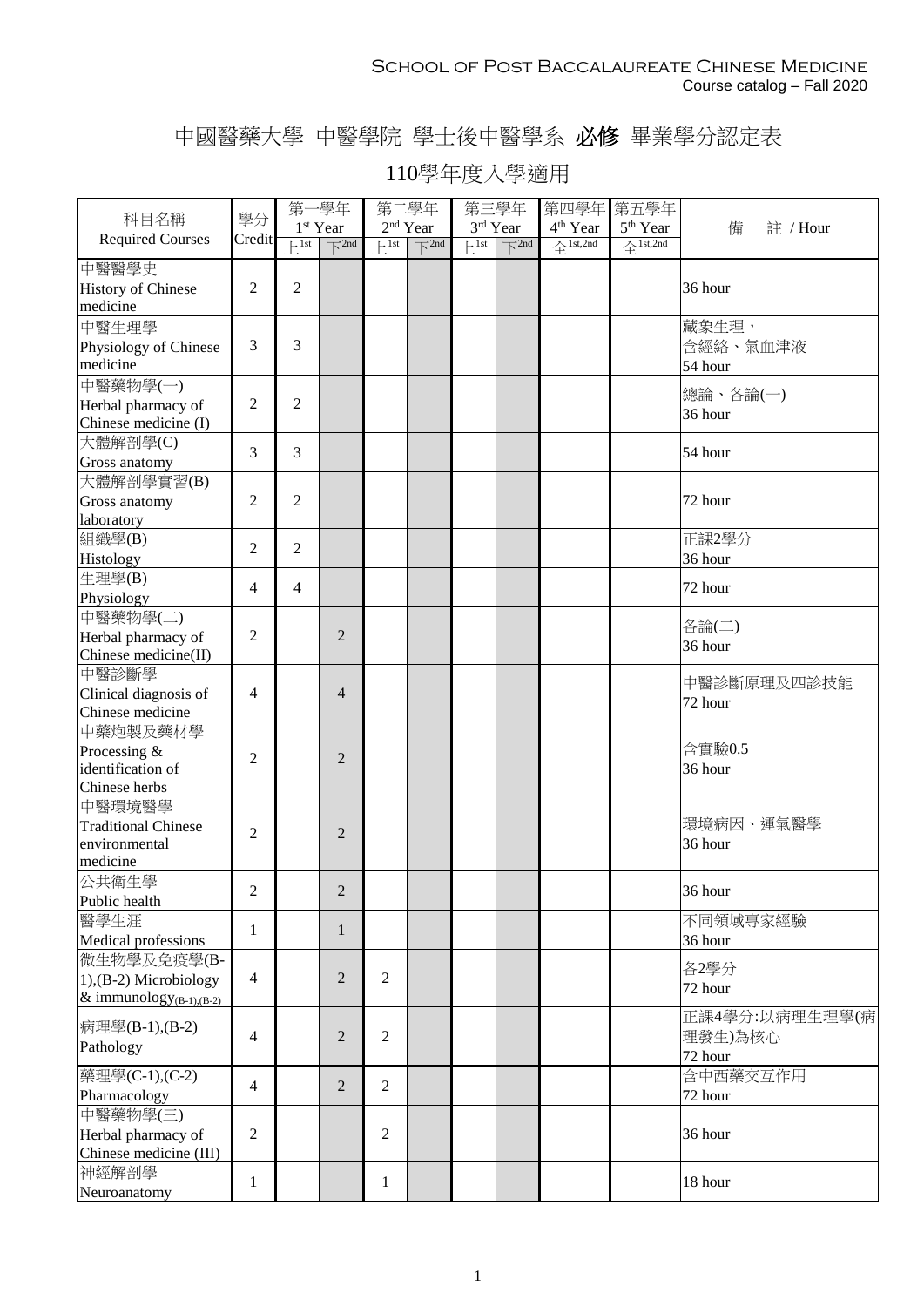| 科目名稱                          | 學分             | 第一學年                         |                                                           | 第二學年<br>$2nd$ Year        |                                        | 第三學年<br>3rd Year             |                                | 第四學年 第五學年                                               |                                                        |               |
|-------------------------------|----------------|------------------------------|-----------------------------------------------------------|---------------------------|----------------------------------------|------------------------------|--------------------------------|---------------------------------------------------------|--------------------------------------------------------|---------------|
| <b>Required Courses</b>       | Credit         | $\overline{\phantom{1}}$ lst | 1 <sup>st</sup> Year<br>$\overline{\bigtriangledown}$ 2nd | $\mathbb{H}^{\text{1st}}$ | $\overline{\mathrm{S}}$ <sup>2nd</sup> | $\left  \frac{1}{1} \right $ | $\overline{\mathcal{F}}^{2nd}$ | 4 <sup>th</sup> Year<br>$\triangleq$ <sup>1st,2nd</sup> | 5 <sup>th</sup> Year<br>$\triangle$ <sup>1st,2nd</sup> | 備<br>註 / Hour |
|                               |                |                              |                                                           |                           |                                        |                              |                                |                                                         |                                                        |               |
| 中醫病理學<br>Chinese medical      | 3              |                              |                                                           | 3                         |                                        |                              |                                |                                                         |                                                        | 病機總論、各論       |
| pathology                     |                |                              |                                                           |                           |                                        |                              |                                |                                                         |                                                        | 54 hour       |
| 基礎針灸學                         |                |                              |                                                           |                           |                                        |                              |                                |                                                         |                                                        | 總論            |
| Basic acupuncture             | 3              |                              |                                                           | 3                         |                                        |                              |                                |                                                         |                                                        | 54 hour       |
| 流行病及生物統計學                     |                |                              |                                                           |                           |                                        |                              |                                |                                                         |                                                        |               |
| Epidemiology &                | $\overline{c}$ |                              |                                                           | $\overline{2}$            |                                        |                              |                                |                                                         |                                                        | 36 hour       |
| biostatistics                 |                |                              |                                                           |                           |                                        |                              |                                |                                                         |                                                        |               |
| 社會文化與醫療                       |                |                              |                                                           |                           |                                        |                              |                                |                                                         |                                                        | 台灣醫療相關之社會文化議  |
| Social culture & health       | $\overline{2}$ |                              |                                                           | $\overline{2}$            |                                        |                              |                                |                                                         |                                                        | 題             |
| care                          |                |                              |                                                           |                           |                                        |                              |                                |                                                         |                                                        | 36 hour       |
| 傷寒學                           |                |                              |                                                           |                           |                                        |                              |                                |                                                         |                                                        |               |
| Theory of Shang-Han           | 4              |                              |                                                           | 2                         | 2                                      |                              |                                |                                                         |                                                        | 72 hour       |
| 中醫方劑學                         |                |                              |                                                           |                           |                                        |                              |                                |                                                         |                                                        |               |
| Prescriptions of              | 5              |                              |                                                           | 3                         | $\overline{2}$                         |                              |                                |                                                         |                                                        | 總論、各論         |
| Chinese medicine              |                |                              |                                                           |                           |                                        |                              |                                |                                                         |                                                        | 90 hour       |
| 中醫方劑學實驗                       |                |                              |                                                           |                           |                                        |                              |                                |                                                         |                                                        |               |
| Prescriptions laboratory      | $\mathbf{1}$   |                              |                                                           |                           | $\mathbf{1}$                           |                              |                                |                                                         |                                                        | 36 hour       |
| of Chinese medicine           |                |                              |                                                           |                           |                                        |                              |                                |                                                         |                                                        |               |
| 中醫養生學                         |                |                              |                                                           |                           |                                        |                              |                                |                                                         |                                                        |               |
| Health promotion of           | $\mathfrak{2}$ |                              |                                                           |                           | $\overline{2}$                         |                              |                                |                                                         |                                                        | 含氣功導引食療       |
| Chinese medicine              |                |                              |                                                           |                           |                                        |                              |                                |                                                         |                                                        | 36 hour       |
| 臨床針灸學                         |                |                              |                                                           |                           | $\overline{3}$                         |                              |                                |                                                         |                                                        | 疾病治療(含臨床技能)   |
| Clinical acupuncture          | 3              |                              |                                                           |                           |                                        |                              |                                |                                                         |                                                        | 54 hour       |
| 中醫證治學                         |                |                              |                                                           |                           |                                        |                              |                                |                                                         |                                                        | 含金匱與雜病之病名與證治  |
| Symptoms & treatment          | 5              |                              |                                                           |                           | 5                                      |                              |                                |                                                         |                                                        | 及辨證思維技能       |
| of Chinese medicine           |                |                              |                                                           |                           |                                        |                              |                                |                                                         |                                                        | 90 hour       |
| 內科學概論                         |                |                              |                                                           |                           |                                        |                              |                                |                                                         |                                                        | 西醫內科症治學       |
| Introduction to internal      | $\overline{2}$ |                              |                                                           |                           | $\overline{2}$                         |                              |                                |                                                         |                                                        | 36 hour       |
| medicine                      |                |                              |                                                           |                           |                                        |                              |                                |                                                         |                                                        |               |
| 感染症學                          | $\mathbf{1}$   |                              |                                                           |                           | $\mathbf{1}$                           |                              |                                |                                                         |                                                        | 含嚴重性流行病之因應2小時 |
| Infectious diseases           |                |                              |                                                           |                           |                                        |                              |                                |                                                         |                                                        | 18 hour       |
| 臨床診斷學                         | 2              |                              |                                                           |                           | 2                                      |                              |                                |                                                         |                                                        | 含西醫臨床技能       |
| Clinical diagnosis            |                |                              |                                                           |                           |                                        |                              |                                |                                                         |                                                        | 36 hour       |
| 實驗診斷學                         | 1              |                              |                                                           |                           | $\mathbf{1}$                           |                              |                                |                                                         |                                                        | 18 hour       |
| Laboratory diagnosis          |                |                              |                                                           |                           |                                        |                              |                                |                                                         |                                                        |               |
| 影像診斷學                         | $\overline{c}$ |                              |                                                           |                           | $\overline{2}$                         |                              |                                |                                                         |                                                        | 36 hour       |
| Image diagnosis               |                |                              |                                                           |                           |                                        |                              |                                |                                                         |                                                        |               |
| 中醫家庭暨社區醫學                     |                |                              |                                                           |                           |                                        |                              |                                |                                                         |                                                        |               |
| Chinese medicine              | 1              |                              |                                                           |                           | 1                                      |                              |                                |                                                         |                                                        | 18 hour       |
| family and community          |                |                              |                                                           |                           |                                        |                              |                                |                                                         |                                                        |               |
| medicine courses              |                |                              |                                                           |                           |                                        |                              |                                |                                                         |                                                        |               |
| 溫病學                           |                |                              |                                                           |                           |                                        |                              |                                |                                                         |                                                        |               |
| Wen-Bing (Classic             | 3              |                              |                                                           |                           |                                        | 3                            |                                |                                                         |                                                        | 54 hour       |
| epidemic febrile<br>diseases) |                |                              |                                                           |                           |                                        |                              |                                |                                                         |                                                        |               |
| 中醫眼耳鼻喉科學                      |                |                              |                                                           |                           |                                        |                              |                                |                                                         |                                                        |               |
| Ophthalmology &               |                |                              |                                                           |                           |                                        |                              |                                |                                                         |                                                        | 局部五官病         |
| otolaryngology of             | $\mathbf{1}$   |                              |                                                           |                           |                                        | 1                            |                                |                                                         |                                                        | 18 hour       |
| Chinese medicine              |                |                              |                                                           |                           |                                        |                              |                                |                                                         |                                                        |               |
| 中西結合婦產科學                      |                |                              |                                                           |                           |                                        |                              |                                |                                                         |                                                        |               |
| Integrative medicine in       |                |                              |                                                           |                           |                                        |                              |                                |                                                         |                                                        | 含病案討論、引導式學習   |
| gynecology &                  | $\overline{4}$ |                              |                                                           |                           |                                        | 4                            |                                |                                                         |                                                        | 72 hour       |
| obstetrics                    |                |                              |                                                           |                           |                                        |                              |                                |                                                         |                                                        |               |
| 消化内科學                         |                |                              |                                                           |                           |                                        |                              |                                |                                                         |                                                        |               |
| Gastroenterology              | $\overline{c}$ |                              |                                                           |                           |                                        | $\mathfrak{2}$               |                                |                                                         |                                                        | 36 hour       |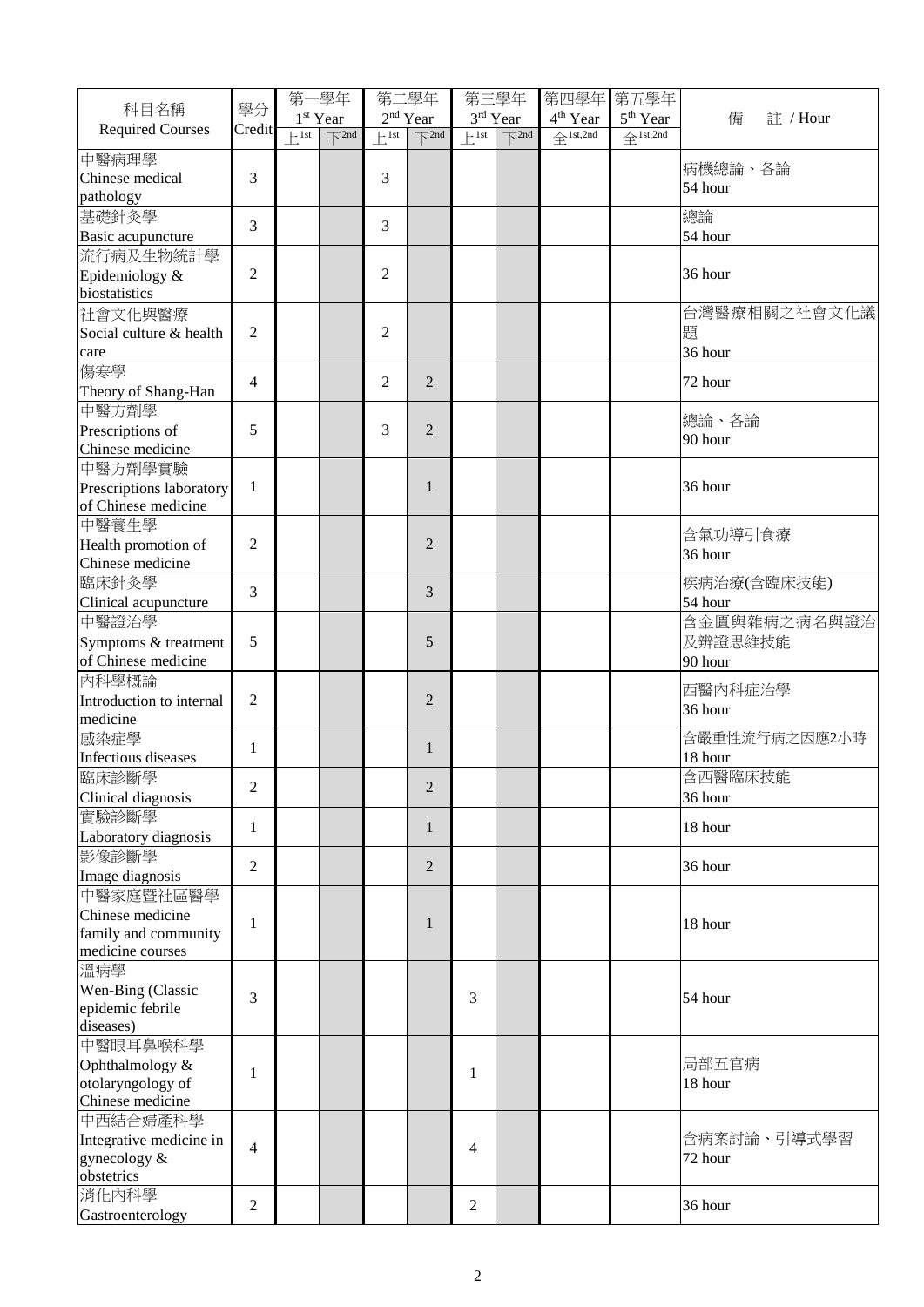|                           |                | 第一學年             |                            | 第二學年                 |                                   |                  | 第三學年                              | 第四學年 第五學年            |                                 |               |
|---------------------------|----------------|------------------|----------------------------|----------------------|-----------------------------------|------------------|-----------------------------------|----------------------|---------------------------------|---------------|
| 科目名稱                      | 學分             |                  | 1 <sup>st</sup> Year       | 2 <sup>nd</sup> Year |                                   |                  | 3rd Year                          | 4 <sup>th</sup> Year | 5 <sup>th</sup> Year            | 備<br>註 / Hour |
| <b>Required Courses</b>   | Credit         | $F^{\text{1st}}$ | $\overline{\bigwedge}$ 2nd | $\vdash$ 1st         | $\overline{\bigtriangledown}$ 2nd | $F^{\text{1st}}$ | $\overline{\bigtriangledown}$ 2nd | $4$ 1st,2nd          | $\triangleq$ <sup>1st,2nd</sup> |               |
| 心臟內科學                     |                |                  |                            |                      |                                   |                  |                                   |                      |                                 |               |
| Cardiology                | $\overline{c}$ |                  |                            |                      |                                   | 2                |                                   |                      |                                 | 36 hour       |
| 胸腔内科學                     |                |                  |                            |                      |                                   |                  |                                   |                      |                                 |               |
| Chest medicine            | $\overline{c}$ |                  |                            |                      |                                   | $\mathbf{2}$     |                                   |                      |                                 | 36 hour       |
| 風濕免疫過敏學                   |                |                  |                            |                      |                                   |                  |                                   |                      |                                 |               |
| Rheumatology              | $\overline{2}$ |                  |                            |                      |                                   | $\overline{2}$   |                                   |                      |                                 | 36 hour       |
| immunology allergy        |                |                  |                            |                      |                                   |                  |                                   |                      |                                 |               |
| 血液腫瘤病學                    |                |                  |                            |                      |                                   |                  |                                   |                      |                                 |               |
| Hematology &              | 1              |                  |                            |                      |                                   | 1                |                                   |                      |                                 | 18 hour       |
| oncology                  |                |                  |                            |                      |                                   |                  |                                   |                      |                                 |               |
| 心電圖學                      |                |                  |                            |                      |                                   |                  |                                   |                      |                                 |               |
| Electrocardiogram         | 1              |                  |                            |                      |                                   | 1                |                                   |                      |                                 | 18 hour       |
| 醫學研究與新知                   |                |                  |                            |                      |                                   |                  |                                   |                      |                                 |               |
|                           |                |                  |                            |                      |                                   |                  |                                   |                      |                                 | 含EBM、專題論文研究   |
| Medical research &        | $\overline{2}$ |                  |                            |                      |                                   | $\overline{2}$   |                                   |                      |                                 | 36 hour       |
| medical news              |                |                  |                            |                      |                                   |                  |                                   |                      |                                 |               |
| 中醫內科學(一)(二)               |                |                  |                            |                      |                                   |                  |                                   |                      |                                 | 疾病學、臨床技能(含問題導 |
| Internal medicine         | 2              |                  |                            |                      |                                   | $\overline{2}$   | 3                                 |                      |                                 | 向學習)          |
| (Chinese)                 |                |                  |                            |                      |                                   |                  |                                   |                      |                                 | 36 hour       |
| 中西結合骨傷復健科學                |                |                  |                            |                      |                                   |                  |                                   |                      |                                 |               |
| Integrative medicine in   | 6              |                  |                            |                      |                                   | 4                | $\overline{2}$                    |                      |                                 | 含臨床技能         |
| osteology, traumatology   |                |                  |                            |                      |                                   |                  |                                   |                      |                                 | 108 hour      |
| & rehabilitation          |                |                  |                            |                      |                                   |                  |                                   |                      |                                 |               |
| 中西結合兒科學                   |                |                  |                            |                      |                                   |                  |                                   |                      |                                 | 含病案討論、問題導向學習  |
| Integrative medicine in   | 3              |                  |                            |                      |                                   |                  | 3                                 |                      |                                 | 72 hour       |
| pediatrics                |                |                  |                            |                      |                                   |                  |                                   |                      |                                 |               |
| 中醫外科學                     |                |                  |                            |                      |                                   |                  |                                   |                      |                                 | 皮膚乳房肛腸        |
| <b>Surgery of Chinese</b> | $\overline{2}$ |                  |                            |                      |                                   |                  | $\overline{2}$                    |                      |                                 | 36 hour       |
| Medicine                  |                |                  |                            |                      |                                   |                  |                                   |                      |                                 |               |
| 腎泌尿科學                     | $\mathbf{1}$   |                  |                            |                      |                                   |                  | 1                                 |                      |                                 | 18 hour       |
| Nephrourology             |                |                  |                            |                      |                                   |                  |                                   |                      |                                 |               |
| 内分泌新陳代謝學                  |                |                  |                            |                      |                                   |                  |                                   |                      |                                 |               |
| Endocrinology             | 1              |                  |                            |                      |                                   |                  | 1                                 |                      |                                 | 18 hour       |
| & metabolism              |                |                  |                            |                      |                                   |                  |                                   |                      |                                 |               |
| 急症醫學                      |                |                  |                            |                      |                                   |                  |                                   |                      |                                 | 含中醫急症治法       |
| Emergency medicine        | 1              |                  |                            |                      |                                   |                  | 1                                 |                      |                                 | 18 hour       |
| 皮膚科學                      |                |                  |                            |                      |                                   |                  |                                   |                      |                                 |               |
| Dermatology               | $\mathbf{1}$   |                  |                            |                      |                                   |                  | 1                                 |                      |                                 | 18 hour       |
| 外科學概論                     |                |                  |                            |                      |                                   |                  |                                   |                      |                                 |               |
| Introduction to surgery   | $\overline{2}$ |                  |                            |                      |                                   |                  | 2                                 |                      |                                 | 36 hour       |
| 神經學                       |                |                  |                            |                      |                                   |                  |                                   |                      |                                 |               |
| Neurology                 | $\overline{2}$ |                  |                            |                      |                                   |                  | $\overline{2}$                    |                      |                                 | 36 hour       |
| 臨床溝通理論與方法                 |                |                  |                            |                      |                                   |                  |                                   |                      |                                 |               |
|                           | $\mathbf{1}$   |                  |                            |                      |                                   |                  | 1                                 |                      |                                 | 18 hour       |
| Clinial communication     |                |                  |                            |                      |                                   |                  |                                   |                      |                                 |               |
| theory & methods          |                |                  |                            |                      |                                   |                  |                                   |                      |                                 |               |
| 醫學倫理與法律                   |                |                  |                            |                      |                                   |                  |                                   |                      |                                 | 含生命價值、醫管與醫療法  |
| Medical ethics &          | 2              |                  |                            |                      |                                   |                  | $\overline{2}$                    |                      |                                 | 律             |
| medical laws              |                |                  |                            |                      |                                   |                  |                                   |                      |                                 | 36 hour       |
| 合<br>計                    | 132            | 18               | 19                         | 24                   | 24                                | 26               | 21                                |                      |                                 |               |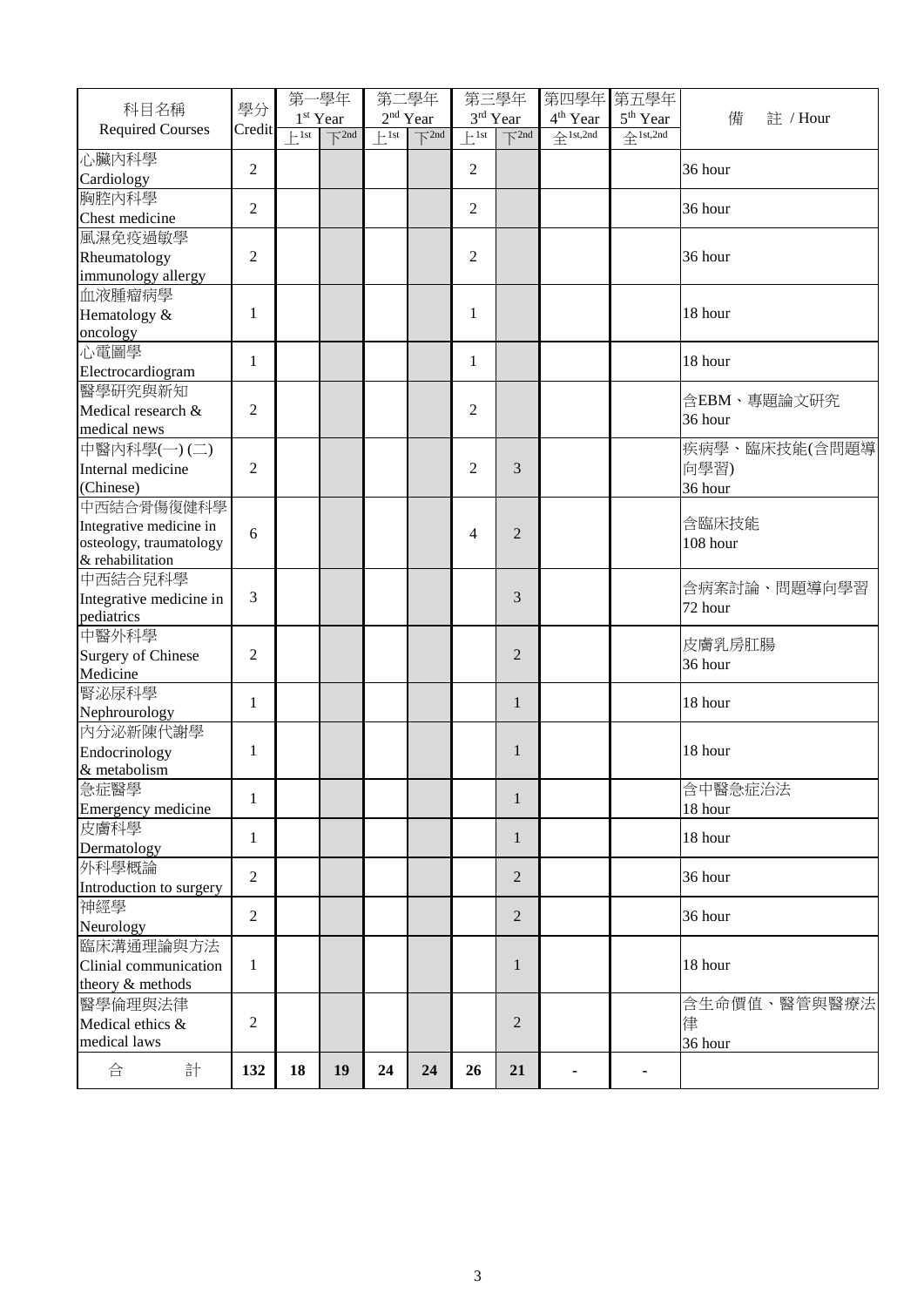| 科目名稱                                                | 學分<br>Credit | 第一學年<br>1 <sup>st</sup> Year |                              | 第二學年<br>$2nd$ Year |                              | 第三學年<br>3rd Year |                              | 4 <sup>th</sup> Year           | 第四學年 第五學年<br>5 <sup>th</sup> Year | 備<br>註 / Hour                                              |
|-----------------------------------------------------|--------------|------------------------------|------------------------------|--------------------|------------------------------|------------------|------------------------------|--------------------------------|-----------------------------------|------------------------------------------------------------|
| <b>Required Courses</b>                             |              | $\vdash$ 1st                 | $\overline{\mathcal{N}}$ 2nd | $\vdash$ 1st       | $\overline{\mathcal{N}}$ 2nd | $\vdash$ 1st     | $\overline{\mathcal{K}}$ 2nd | $\triangle$ <sup>1st,2nd</sup> | $\triangle$ <sup>1st,2nd</sup>    |                                                            |
| 西醫見習<br>Clerkship of Clinical<br>Medicine           | 32           |                              |                              |                    |                              |                  |                              | 32                             |                                   | 內科12學分、外科8學分、<br>婦產科4學分、小兒科4學分<br>其他科4學分 (詳註1.)            |
| 中醫臨床實習<br>Clinical practicum in<br>Chinese medicine | 45           |                              |                              |                    |                              |                  |                              |                                | 45                                | 中醫內科學:18學分<br>中醫婦兒科學: 10學分<br>針灸科學:9學分<br>中醫傷科學:8學分(金醫外科學) |
| 計<br>合                                              | 209          | 18                           | 19                           | 24                 | 24                           | 26               | 21                           | 32                             | 45                                |                                                            |

#### 相關事項

- 一、設立宗旨:培育符合現代需求的中醫師
	- 教育目標:1.培育中醫基層醫療人才
		- 2.儲訓中醫基礎醫學研發人才
		- 3.儲備中醫臨床醫學具強化潛力之各科專科人才

《101學年度第二次系務會議101.10.25修訂》

- 核心能力:本學系學生畢業時為能符合全人醫療、以病人為中心之職場與社會需求,以及中西醫輔 助、整合之國際學術發展潮流,將具備之核心能力為:
	- 1.具有醫學倫理與人文關懷的道德涵養
	- 2.具主動學習、與其他醫療團隊或專業人員溝通合作、自省改進的能力
	- 3.具有認識、運用以及評估中藥及方劑功效的能力
	- 4.具有執行針灸、傷科等治療技術的能力
	- 5.具有運用四診、辨證等專業知識進行評估、診療的能力
	- 6.具有研析醫學期刊、典籍的能力,並能從中開發創意或提出、找出解決問題的能力

《99學年度第五次系務會議100.6.7修訂》

二、學分

- 1.須修畢一至三年級應修之必、選修學分,始得分發;見習及實習以每月為四學分,不足一月者,以 週計算,一週一學分。
- 2.學士後中醫學系修業五年,至少應修232學分(包括選修學分、第四年西醫見習32學分及第五學年中 醫臨床實習45學分)始得畢業。
- 3.選修科目至少應修23學分,沒有醫學相關與否之課程限定,體育課亦可,但低年級不可修高年級課 程。
- 三、畢業前必須通過英文鑑定方能畢業。相關規定依本校「學生英文能力鑑定實施辦法」辦理。
- 四、服務學習時數:完成30小時服務學習時數始得畢業。
- 五、畢業前必須參加校內舉辦之基礎心肺復甦術訓練,方具畢業資格。相關規定依本校「學生基礎心肺 復甦術訓練實施要點」辦理。

六、本學分表做為畢業學分認定之依據。

註1.

| 課程名稱                   | 學分                     | 學門<br>灘              | 備許                                                                                    |  |  |  |  |  |
|------------------------|------------------------|----------------------|---------------------------------------------------------------------------------------|--|--|--|--|--|
| "翳見習<br>-------------- | ---------------------- | -------------------- | 9月1日至4月30日                                                                            |  |  |  |  |  |
|                        |                        |                      |                                                                                       |  |  |  |  |  |
|                        |                        |                      |                                                                                       |  |  |  |  |  |
|                        |                        |                      |                                                                                       |  |  |  |  |  |
|                        |                        |                      |                                                                                       |  |  |  |  |  |
| 其他科別                   |                        | D <sub>2</sub>       | 依醫院編組、科別撰定4學分見習:<br>家醫科、復健科、耳鼻喉科、皮膚科、眼科、核醫科、放射診斷<br>科、放射治療科、病理(檢驗)科、精神科、 ICU(或CCU)及急診 |  |  |  |  |  |
| ⇒訂                     |                        |                      |                                                                                       |  |  |  |  |  |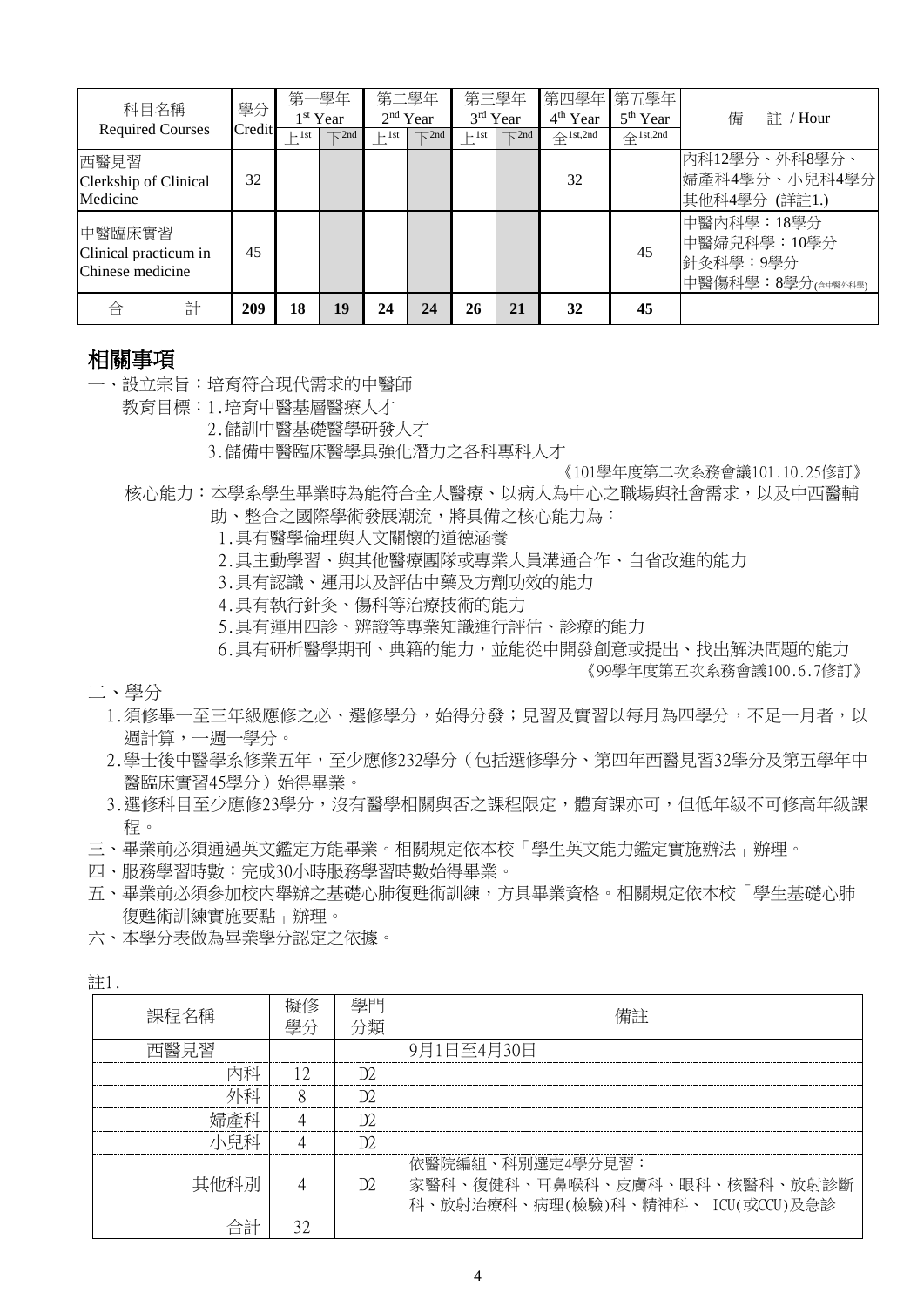## 中國醫藥大學 中醫學院 學士後中醫學系 選修 畢業學分認定表

|                                                                |                |                      | 第一學年           |                   | 第二學年           |          | 第三學年 | 第四學年 第五學年            |                      |                                     |
|----------------------------------------------------------------|----------------|----------------------|----------------|-------------------|----------------|----------|------|----------------------|----------------------|-------------------------------------|
| 科目名稱                                                           | 學分             | 1 <sup>st</sup> Year |                | $2^{\rm nd}$ Year |                | 3rd Year |      | 4 <sup>th</sup> Year | 5 <sup>th</sup> Year | 備<br>註 \Hour                        |
| Elective                                                       | Credit         | F                    | 下              | 上                 | 下              | 上        | 下    | 全                    | 全                    |                                     |
| 中醫學導論<br><b>Introduction to Chinese</b><br>medicine            | $\overline{c}$ | $\overline{2}$       |                |                   |                |          |      |                      |                      | 36 hour                             |
| 易經<br>The book of changes                                      | $\overline{c}$ | $\overline{2}$       |                |                   |                |          |      |                      |                      | 36 hour                             |
| 醫學導論<br>Introduction to<br>medicine                            | 1              | 1                    |                |                   |                |          |      |                      |                      | 18 hour                             |
| 醫學史<br>History of medicine                                     | $\overline{c}$ | $\overline{2}$       |                |                   |                |          |      |                      |                      | 西方醫學史1.5學分<br>台灣醫療史0.5學分<br>36 hour |
| 胚胎及發育生物學<br>Embryology and<br>developmental biology            | 1              | 1                    |                |                   |                |          |      |                      |                      | 18 hour                             |
| 生理學實驗(B)<br>Physiology laboratory                              | $\mathbf{1}$   | $\mathbf{1}$         |                |                   |                |          |      |                      |                      | 36 hour                             |
| 醫學工程概論<br>Introduction to<br>biomedical engineering            | 1              | 1                    |                |                   |                |          |      |                      |                      | 18 hour                             |
| 氣功學<br>Chinese qi gong                                         | $\overline{c}$ | $\overline{2}$       |                |                   |                |          |      |                      |                      | 36 hour                             |
| 內經選讀<br>Nei-Ching selection                                    | $\overline{c}$ |                      | 2              |                   |                |          |      |                      |                      | 36 hour                             |
| 中醫文獻學<br><b>Literatures of Chinese</b><br>medicine             | $\overline{c}$ |                      | $\overline{2}$ |                   |                |          |      |                      |                      | 含醫古文、文獻方法學<br>36 hour               |
| 寄生蟲學<br>Parasitology                                           | $\mathbf{1}$   |                      | $\mathbf{1}$   |                   |                |          |      |                      |                      | 18 hour                             |
| 傳統醫學與工程及實<br>驗設計<br>Chinese traditional<br>medicine & engineer | 1              |                      | 1              |                   |                |          |      |                      |                      | 18 hour                             |
| 歷代中醫典籍概論<br>Medical classics                                   | 2              |                      | 2              |                   |                |          |      |                      |                      | 36 hour                             |
| 藥用植物應用學<br>Application of<br>pharmaceutical botany             | $\overline{2}$ |                      |                | $\overline{2}$    |                |          |      |                      |                      | 含台灣中草藥、藥膳<br>36 hour                |
| 難經選讀Nan-Ching<br>selection (Classics on<br>difficult issues)   | $\overline{c}$ |                      |                | $\overline{2}$    |                |          |      |                      |                      | 36 hour                             |
| 藥理學實驗(C)<br>Pharmacology<br>laboratory                         | $\mathbf{1}$   |                      |                | 1                 |                |          |      |                      |                      | 18 hour                             |
| 中醫脈波學<br>Pulse sphygmology                                     | $\mathfrak{2}$ |                      |                | $\overline{c}$    |                |          |      |                      |                      | 36 hour                             |
| 中藥免疫暨毒理學<br>Immunology &<br>toxicology in Chinese<br>medicine  | $\mathfrak{2}$ |                      |                |                   | $\overline{2}$ |          |      |                      |                      | 36 hour                             |
| 中醫治則學<br>Principles of treatment                               | $\mathbf{1}$   |                      |                |                   | $\mathbf{1}$   |          |      |                      |                      | 18 hour                             |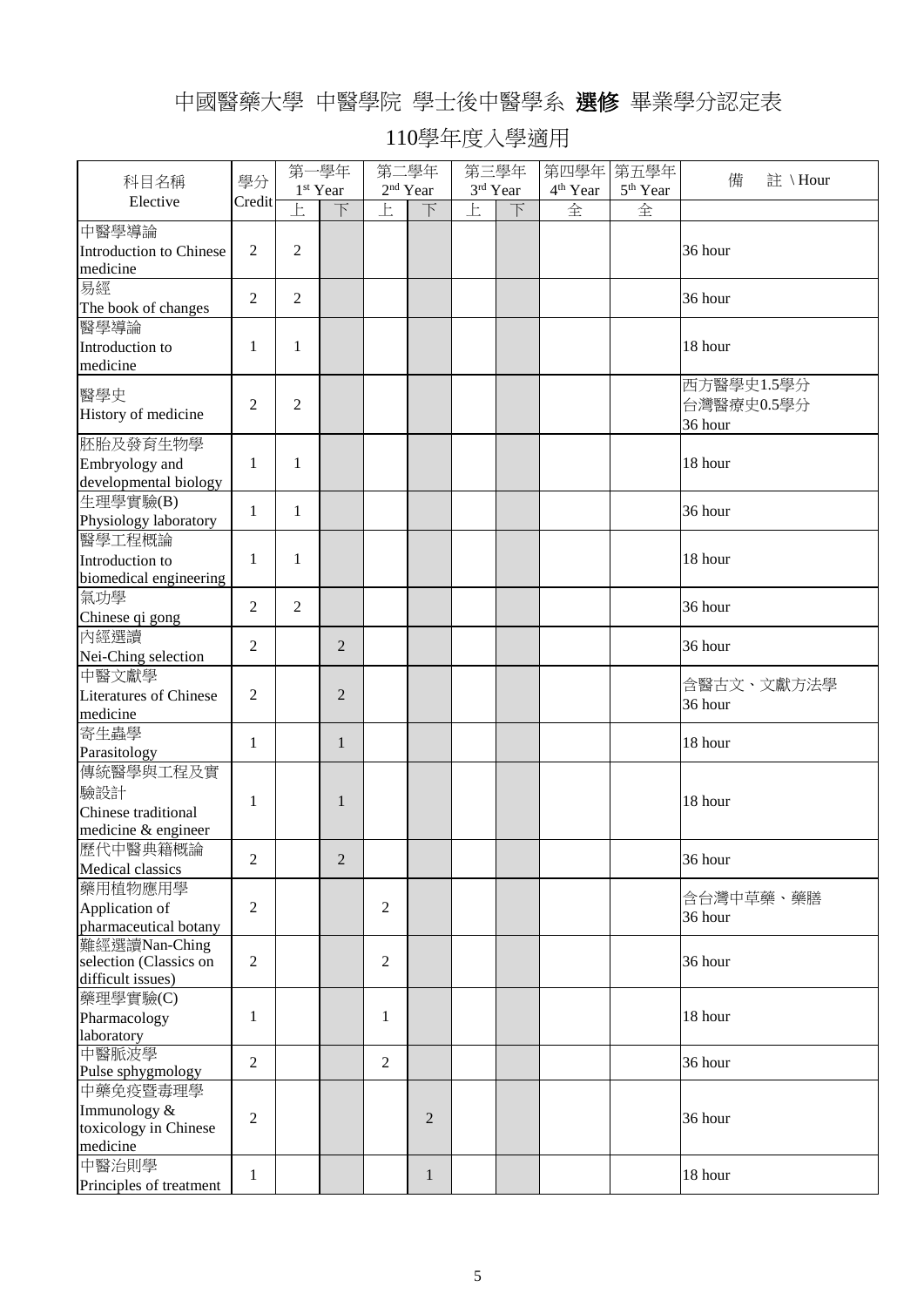|                                                                                                                    | 學分             | 第一學年           |                          | 第二學年                    |                          | 第三學年                    |                   | 第四學年 第五學年            |                      | 備<br>註 \Hour    |
|--------------------------------------------------------------------------------------------------------------------|----------------|----------------|--------------------------|-------------------------|--------------------------|-------------------------|-------------------|----------------------|----------------------|-----------------|
| 科目名稱                                                                                                               |                |                | 1 <sup>st</sup> Year     | $2^{\rm nd}$ Year       |                          |                         | $3^{\rm rd}$ Year | 4 <sup>th</sup> Year | 5 <sup>th</sup> Year |                 |
| Elective                                                                                                           | Credit         | $\overline{E}$ | $\overline{\mathcal{F}}$ | $\overline{\mathbb{F}}$ | $\overline{\mathcal{F}}$ | $\overline{\mathbb{E}}$ | $\overline{\top}$ | 全                    | 全                    |                 |
| 中醫應用於運動醫學<br>之理論及實作<br>Thetheory and practice of<br>applying traditional<br>Chinese medicine in<br>sports medicine | $\overline{2}$ |                |                          |                         | $\overline{2}$           |                         |                   |                      |                      | 36 hour         |
| 金匱要略選讀<br>Theory of Chin-Kuei<br>selection<br>(Miscellaneous<br>diseases)                                          | $\overline{2}$ |                |                          |                         |                          | $\overline{2}$          |                   |                      |                      | 36 hour         |
| 眼科學<br>Ophthalmology                                                                                               | $\mathbf{1}$   |                |                          |                         |                          | $\mathbf{1}$            |                   |                      |                      | 18 hour         |
| 耳鼻喉科學<br>Otolaryngology                                                                                            | $\mathbf{1}$   |                |                          |                         |                          | $\mathbf{1}$            |                   |                      |                      | 18 hour         |
| 法醫學<br>Legal medicine                                                                                              | $\mathbf{1}$   |                |                          |                         |                          | $\mathbf{1}$            |                   |                      |                      | 18 hour         |
| 中醫英文學<br>Chinese medicine in<br>English                                                                            | $\overline{2}$ |                |                          |                         |                          | $\overline{2}$          |                   |                      |                      | 英文授課<br>36 hour |
| 世界傳統醫學與文化<br>Traditional medicine &<br>culture of the world                                                        | 3              |                |                          |                         |                          | 3                       |                   |                      |                      | 暑期海外研習3週        |
| 中藥配伍學<br>Chinese medicine<br>combination                                                                           | $\overline{2}$ |                |                          |                         |                          |                         | $\overline{2}$    |                      |                      | 36 hour         |
| 中醫精神病學<br>Chinese medicine about<br>mental disease                                                                 | 1              |                |                          |                         |                          |                         | 1                 |                      |                      | 18 hour         |
| 中醫傷科技能臨床應<br>用學<br>Clinical Skill of<br>Chinese Traumatology                                                       | $\overline{2}$ |                |                          |                         |                          |                         | $\overline{2}$    |                      |                      | 36 hour         |
| 超音波學<br>Ultrasonics                                                                                                | $\overline{c}$ |                |                          |                         |                          |                         | $\overline{2}$    |                      |                      | 36 hour         |
| 家庭醫學<br>Family medicine                                                                                            | $\overline{2}$ |                |                          |                         |                          |                         | $\overline{2}$    |                      |                      | 36 hour         |
| 小<br>計                                                                                                             | 51             | 12             | 8                        | 7                       | 5                        | 10                      | $\boldsymbol{9}$  |                      |                      |                 |